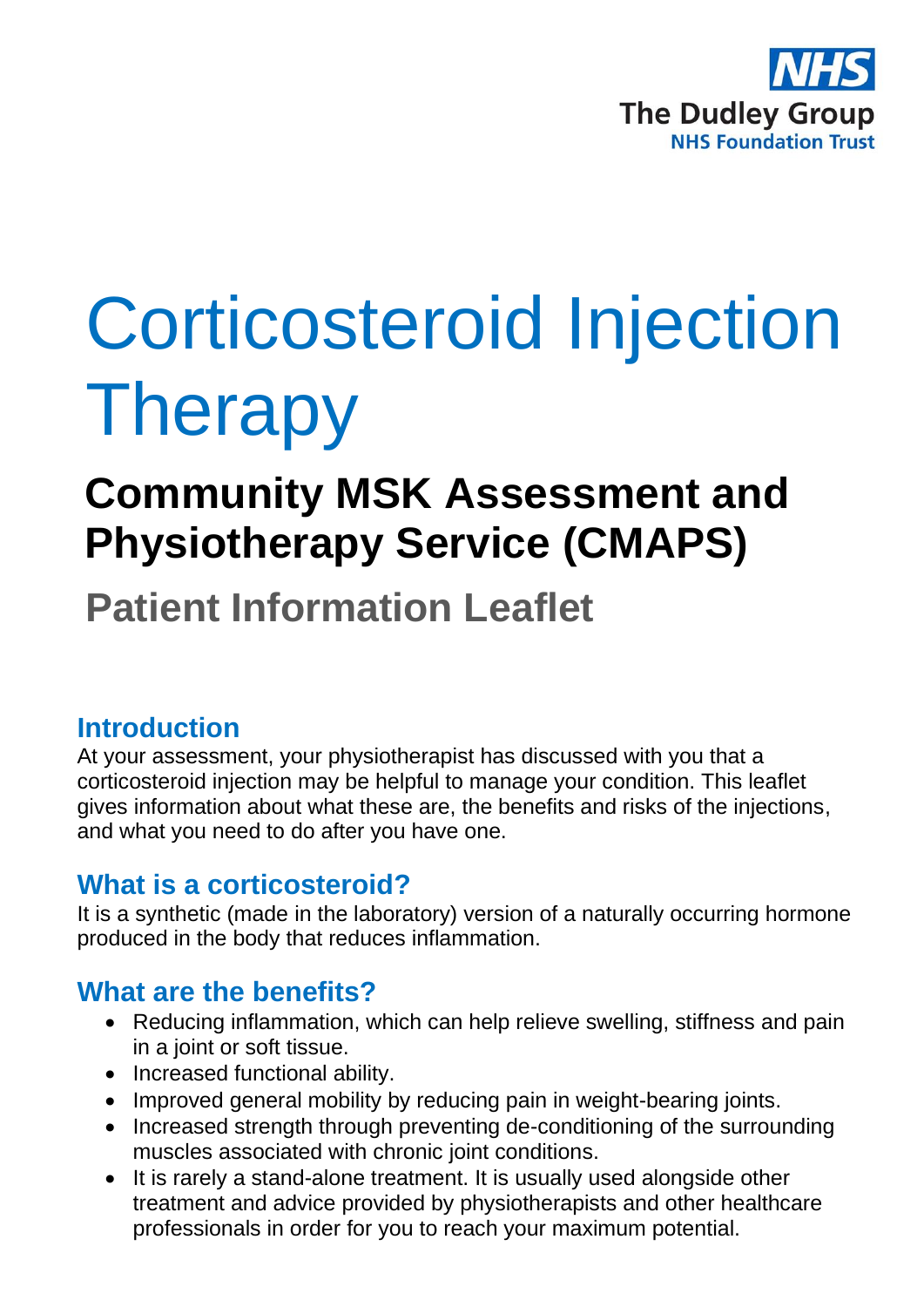## **Will the injection be painful?**

There may be some pain at the time of injection, but this usually wears off within a few hours. We will give you advice about how to relieve this pain when you have the injection.

## **What are the side effects or risks?**

All procedures have some side effects or risks, and it is important that we make you aware of these. For corticosteroid injections, these include:

- A flare of pain after the injection. This happens to between two to 10 people in every 100 and normally goes away in a few days.
- Flushing of the face and neck.
- A mild allergic reaction which may give you itching, redness or a rash.
- Feeling lightheaded or fainting immediately after the injection.
- A loss of fat where the injection was given this can cause dimples in the skin and may be permanent.
- The skin around the injection site may discolour/change colour, either paler or darker - this may be permanent.
- Slight vaginal bleeding in women that should settle within five days of the injection. If it persists, please inform your GP as it may be unrelated to the injection.
- Diabetic patients may notice a temporary increase in blood glucose levels.
- You may get some temporary bruising around the injection site.
- Rupture of tendons this is rare. To avoid this, it is very important that you follow the specific advice that you are given after the injection.

## **Serious (but very rare) adverse reactions include:**

- Infection the area of the injection may become hot, swollen and painful for more than 24 hours, and you may get a fever. If this happens, you must contact your GP immediately or go to your nearest hospital emergency department if the GP surgery is closed, as you may need to have antibiotics.
- Anaphylaxis a very severe, life-threatening allergic reaction which happens if you are severely allergic to any of the ingredients of the drug that is injected. This is a medical emergency which your physiotherapist has been trained to recognise and manage.

For this reason, you will need to wait in the department for a monitoring period of 30 minutes after your injection. This will allow us to see if you have any bad reactions to the drug and provide appropriate treatment if it happens.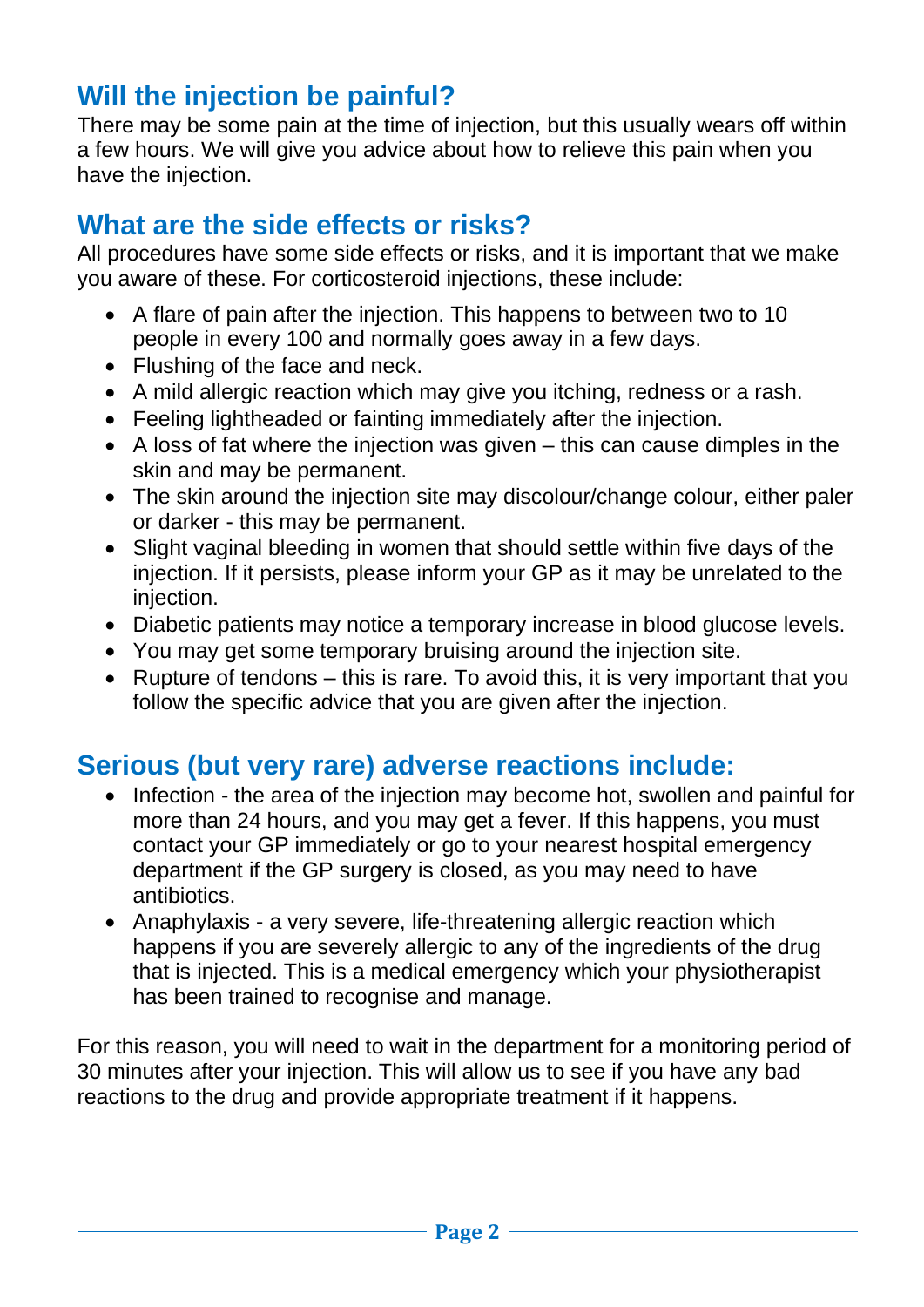## **What are the alternatives?**

Injection therapy is the recommended best treatment option for your condition at this present time. However, we will also have given you information about any alternative treatments available to you, if you decide not to have the injection.

#### **Please let the physiotherapist know before you have the injection if you would like to try an alternative treatment.**

## **How quickly will the injection work?**

This varies, but most people report an improvement in their symptoms within 24 to 48 hours. It can take three to four days or possibly longer for the steroid to take effect in some people.

## **How long does the effect last?**

This varies from person to person and the condition being treated, and unfortunately is often difficult to predict. Some patients experience a lot of benefit from the injection and their symptoms do not come back. Other patients have short-lived relief, no relief or need a follow-up injection.

## **How many injections can I have?**

This depends on the part of the body involved and will be jointly decided by your physiotherapist and yourself. Usually one injection is sufficient, but if the pain is severe or has been there a long time, you may need more.

The number of injections you can have in one session varies depending on the areas to be injected. There is a maximum safe dosage of steroid medication that can be given at one time.

## **Are there times I should not have an injection?**

Yes. You should not have an injection if you:

- Have an infection on your skin or anywhere else in your body, and/or you are taking antibiotics.
- Have an active tuberculosis infection.
- Feel unwell.
- Are allergic or hypersensitive to corticosteroids.
- Have a poor immune system due to illness or a medication.
- Are due to have surgery in that area soon.
- Are pregnant or breastfeeding.
- Are under 18.
- Are taking warfarin and your international normalised ratio (INR) is three or over and/or unstable.
- Are having the injection into a joint that is unstable or a replacement joint.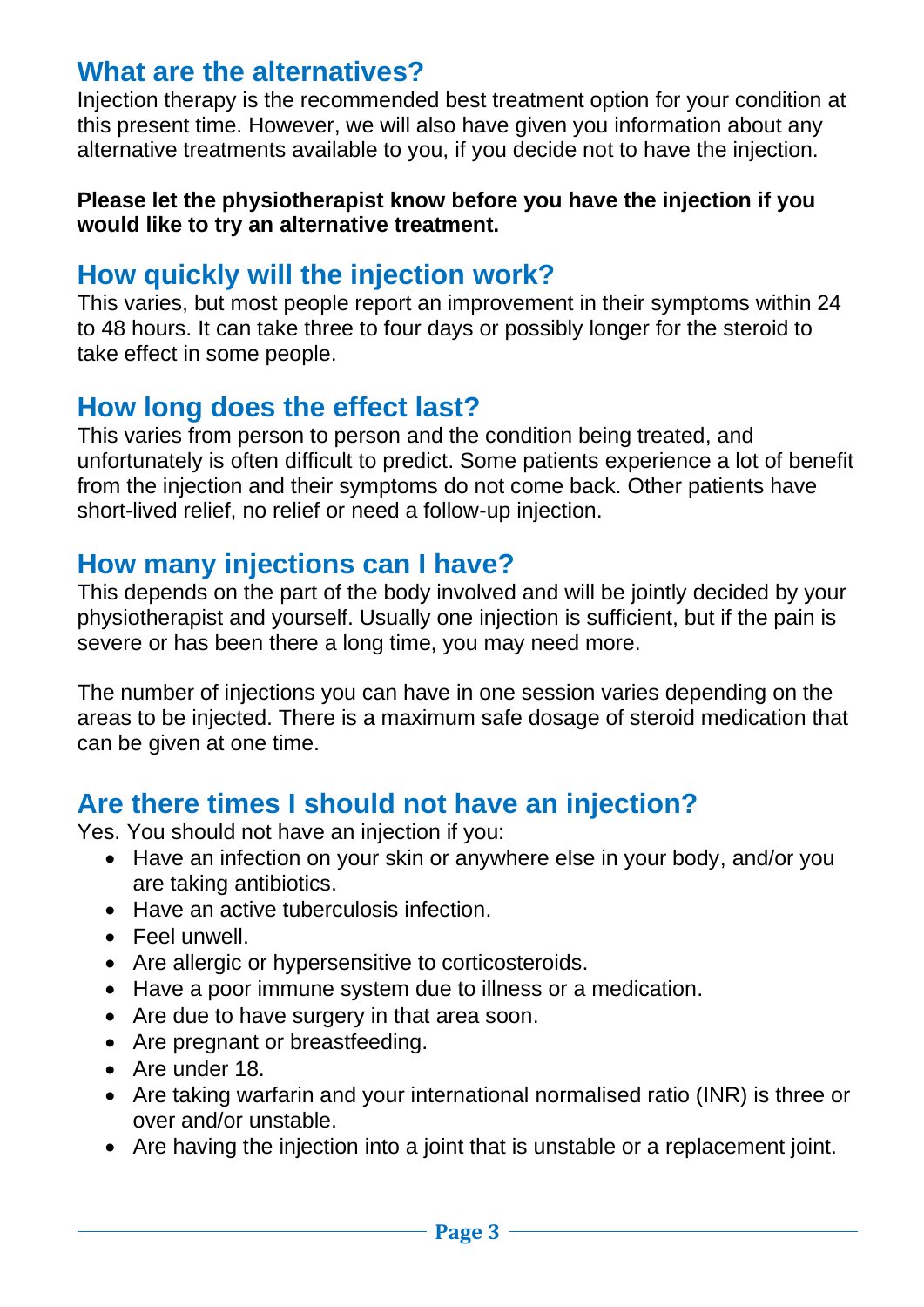- Have poorly controlled diabetes.
- Have peripheral vascular disease (poor circulation) in the area to be injected.
- Have had recent trauma to the injection site.
- Have poorly controlled mental health disorders.
- Have an abscess and/or cancerous lesion in or near the site of the injection.
- Have problems with larger tendons such as the Achilles and patellar tendons.
- Have lymphoedema in the arm or leg to be injected.
- Are undergoing investigation or treatment for cancer (surgery, chemotherapy or radiotherapy).

## **What should I do after the injection?**

Your physiotherapist will recommend a suitable rest period and will advise you to avoid activities that make your condition worse. We will give you specific advice on when you can resume your normal activities and what you can do to help prevent your problems coming back. We may also give you some gentle exercises to help your condition, if we are seeing you again. Driving yourself home is usually not a problem, but it is preferable to have someone drive for you.

#### **It is important that you follow these instructions to get the most benefit out of your treatment.**

If you have any questions, or if there is anything you do not understand about this leaflet, please contact your physiotherapist on the contact number they have given you or via our admin office number on 01384 321605.

Russells Hall Hospital switchboard number: 01384 456111

#### **This leaflet can be downloaded or printed from:**

<http://dgft.nhs.uk/services-and-wards/cmaps/>

If you have any feedback on this patient information leaflet, please email dgft.patient.information@nhs.net